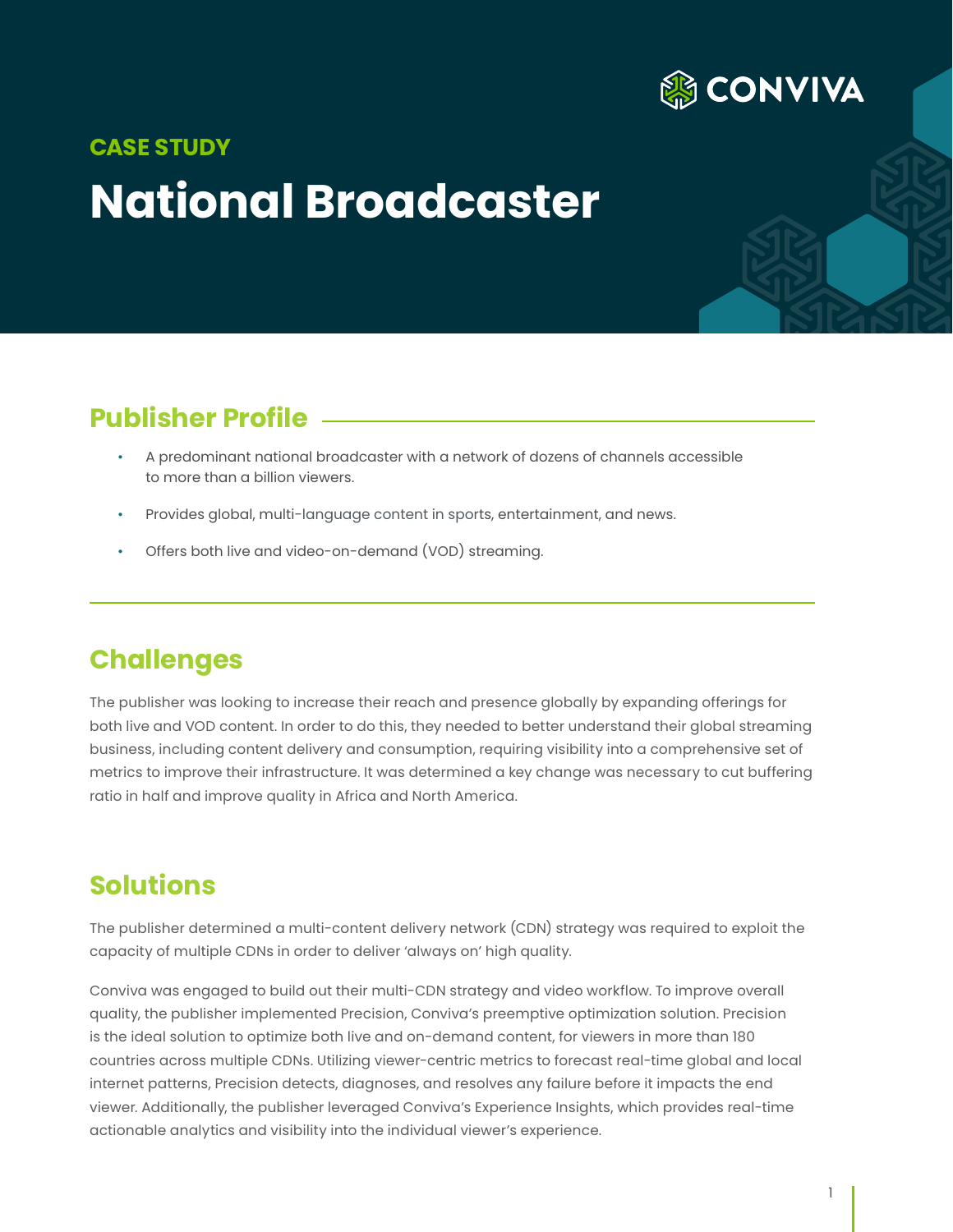**11** The ability to provide quality content globally without the distraction of buffering and stuttering is essential for our brand. In addition, the ability to seamlessly add CDNs in different regions to our own streaming servers allows us to rapidly expand our reach while simultaneously maintaining the highest viewer experience and containing the cost overrun."

**CTO**  National Broadcaster